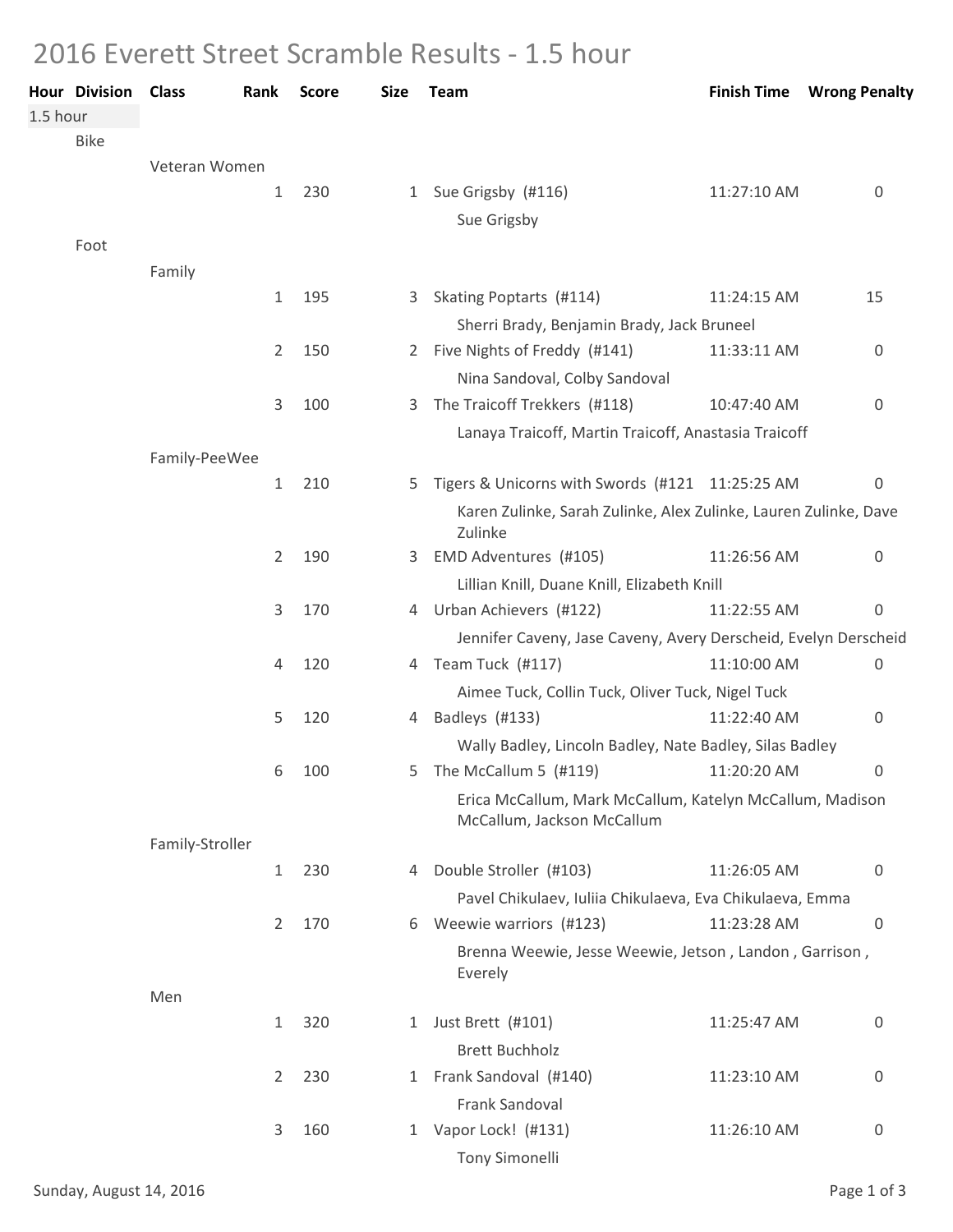|        | Hour Division | <b>Class</b>         | Rank           | <b>Score</b> | <b>Size</b>  | Team                                                           |             | <b>Finish Time Wrong Penalty</b> |
|--------|---------------|----------------------|----------------|--------------|--------------|----------------------------------------------------------------|-------------|----------------------------------|
|        |               | Mixed                | $\mathbf{1}$   | 260          | $\mathbf{2}$ | Tickles For Two (#120)                                         | 11:24:56 AM | 0                                |
|        |               |                      |                |              |              | Elizabeth Horney, Daniel Horney                                |             |                                  |
|        |               |                      | 2              | 245          | 3            | Lightning Lemmings (#110)                                      | 11:31:18 AM | 15                               |
|        |               |                      |                |              |              | Keith Vowell, Laura Nelson, Amy Hardie                         |             |                                  |
|        |               |                      | 3              | 125          |              | 4 Everett Seagulls (#107)                                      | 11:25:55 AM | 5                                |
|        |               |                      |                |              |              | Betsy Baker, Kimberly Burgess, Shannon Burgess, Janet Eriksson |             |                                  |
|        |               | <b>Mixed Veteran</b> |                |              |              |                                                                |             |                                  |
|        |               |                      | $\mathbf{1}$   | 190          | $2 -$        | Stacey & Rod (#126)                                            | 11:23:40 AM | 0                                |
|        |               |                      |                |              |              | Stacey Sambrook, Rod Chelgren                                  |             |                                  |
|        |               | Women                | $\mathbf{1}$   | 320          | $\mathbf{1}$ | Single Pink Hi-Liter (#136)                                    | 11:31:40 AM | 0                                |
|        |               |                      |                |              |              | <b>Gina Nuss</b>                                               |             |                                  |
| 3 hour |               |                      |                |              |              |                                                                |             |                                  |
|        | <b>Bike</b>   |                      |                |              |              |                                                                |             |                                  |
|        |               | Men                  |                |              |              |                                                                |             |                                  |
|        |               |                      | $\mathbf{1}$   | 890          | 1            | Enger Management (#106)<br>Will Enger                          | 1:01:58 PM  | 0                                |
|        |               |                      | $\overline{2}$ | 330          | $\mathbf{1}$ | Christopher Loeffler (#102)<br>Christopher Loeffler            | 1:03:43 PM  | 0                                |
|        |               | Mixed                |                |              |              |                                                                |             |                                  |
|        |               |                      | $\mathbf{1}$   | 510          | 4            | Chasing Foxes (#130)                                           | 12:52:40 PM | 20                               |
|        |               |                      |                |              |              | Ariane Johnson, Keely Kinsman, Kent Johnson, Emily Serivice    |             |                                  |
|        |               |                      | $\overline{2}$ | 265          | $2^{\circ}$  | KJ Scramblers (#109)<br>Justin Masui, Kristina Lowthian        | 1:00:57 PM  | 15                               |
|        |               | Veteran Men          |                |              |              |                                                                |             |                                  |
|        |               |                      | $\mathbf{1}$   | 710          | $\mathbf{1}$ | Enger Management 2 (#132)<br>Dave Enger                        | 12:57:40 PM | 0                                |
|        |               |                      | $\overline{2}$ | 510          |              | 1 Back in Time (#128)<br>Rob Knudsen                           | 1:01:06 PM  | $\mathbf 0$                      |
|        | Foot          |                      |                |              |              |                                                                |             |                                  |
|        |               | Family-PeeWee        |                |              |              |                                                                |             |                                  |
|        |               |                      | $\mathbf{1}$   | 160          |              | 2 Hippo and Panda (#124)                                       | 12:40:00 PM | 0                                |
|        |               |                      |                |              |              | Julie Vano, Abby Gruber                                        |             |                                  |
|        |               | Family-Stroller      |                |              |              |                                                                |             |                                  |
|        |               |                      | $\mathbf{1}$   | 380          | $2^{\circ}$  | Billy Goats (#125)                                             | 12:57:00 PM | $\boldsymbol{0}$                 |
|        |               |                      |                |              |              | Brian Gruber, Theo Gruber                                      |             |                                  |
|        |               |                      | $2^{\circ}$    | 200          | 3            | Stimers Family (#115)                                          | 12:46:00 PM | 0                                |
|        |               | Men                  |                |              |              | Cheryl Stimers, James Stimers, Sara Stimers                    |             |                                  |
|        |               |                      | $\mathbf 1$    | 535          |              | 1 SGLRG: Hi-Liters (#135)<br>Patrick Nuss                      | 12:58:00 PM | 15                               |